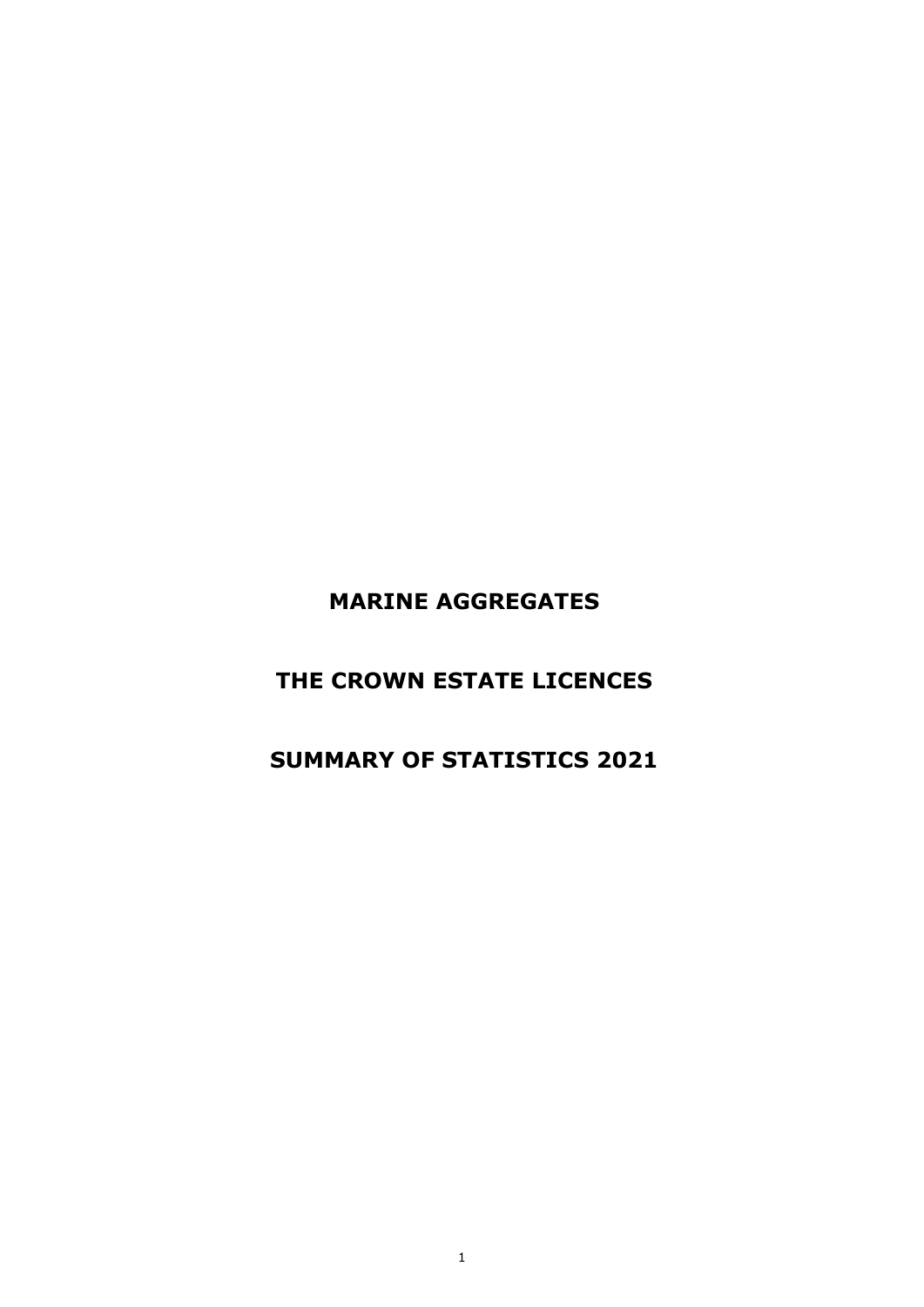### **I N D E X**

|                                        | Page           | <b>Confidentiality</b><br>Rating |
|----------------------------------------|----------------|----------------------------------|
| <b>Accompanying Notes</b>              | $\mathbf{1}$   | <b>NC</b>                        |
| Summary 2021                           | $\overline{2}$ | <b>NC</b>                        |
| Summary of Regional Landing Statistics | $3 - 11$       | <b>NC</b>                        |
| Delivery by region/country             | 12             | <b>NC</b>                        |
| <b>Reserves and Resources</b>          | 13             | <b>NC</b>                        |
| Summary of National Landing Statistics | $14 - 15$      | <b>NC</b>                        |
| Summary of County Landing Statistics   | 16             | <b>NC</b>                        |
| <b>Official Port Listings</b>          | $17 - 18$      | <b>NC</b>                        |

NC Non confidential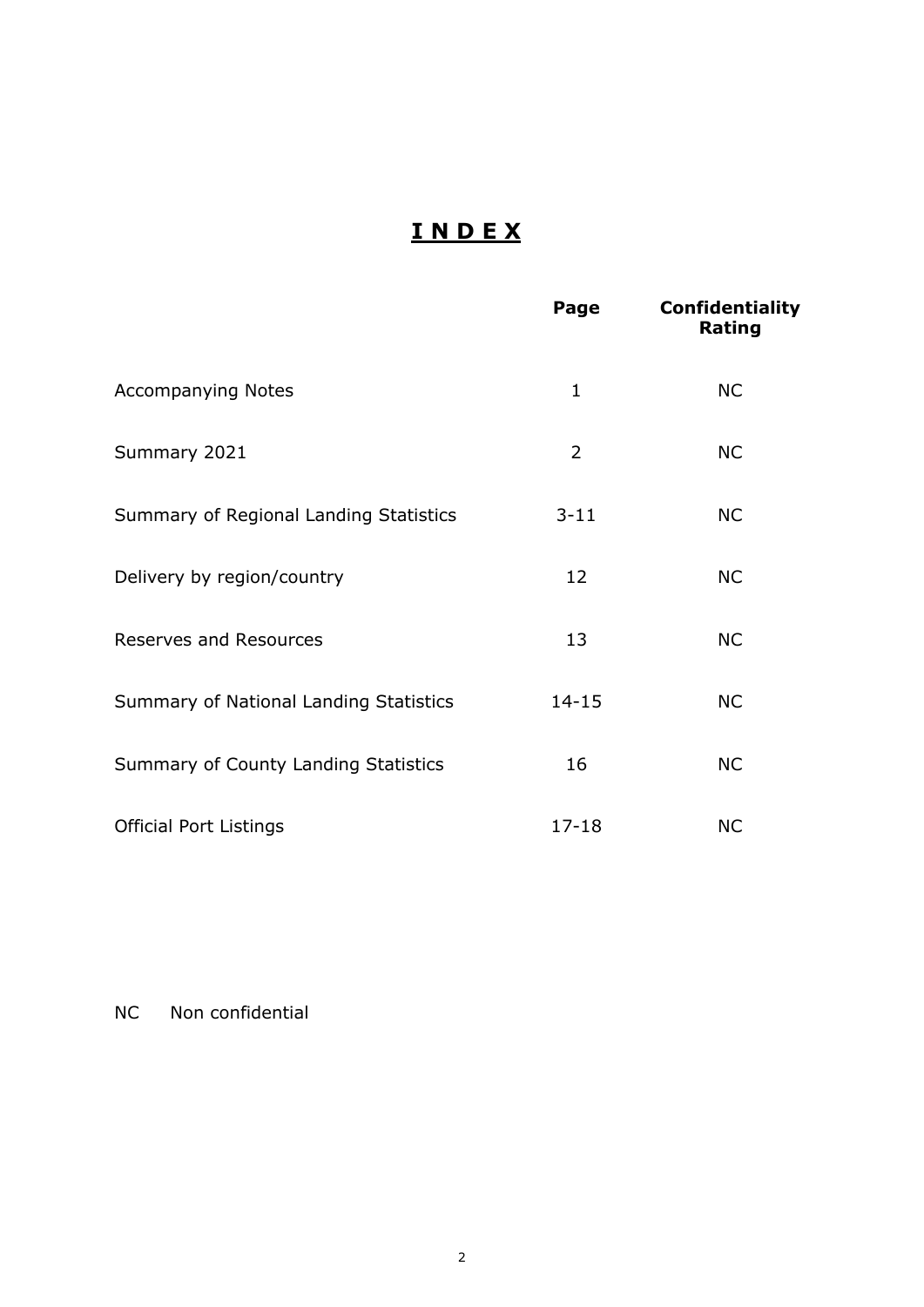### **ACCOMPANYING NOTES**

- 1. These statistics refer to removal of sand and gravel from the bed of the English and Welsh Territorial Sea and Continental Shelf, under licence from The Crown Estate Commissioners. Removals from areas not in The Crown Estate ownership are not included in these statistics, nor are dredged materials removed purely for navigational reasons and not used beneficially.
- 2. All the statistics relate to royalty returns for the 2021 calendar year.
- 3. All permitted and actual extraction figures are expressed in metric tonnes. A conversion factor of 1.73 for aggregate and 1.5 for sand, has been applied where necessary, to convert cubic metres to metric tonnes.
- 4. The reported permitted removal tonnages shown within this report refers to the tonnage permitted within The Crown Estate production agreement. This is correct as at 31 December 2021.
- 5. The tonnages exclude corrections relating to late declarations and those identified during the audits.
- 6. The regional landing statistics totals will not equate to the amount dredged from each region, due to the presence of the export market and movement of aggregate to meet differing home market demands.
- 7. The county landing statistics for England are based on ceremonial counties and preserved counties for Wales.
- 8. An Official Port Listing is included (pages 17-18), which illustrates the individual landing locations (current and historic) and the standard name used within this document.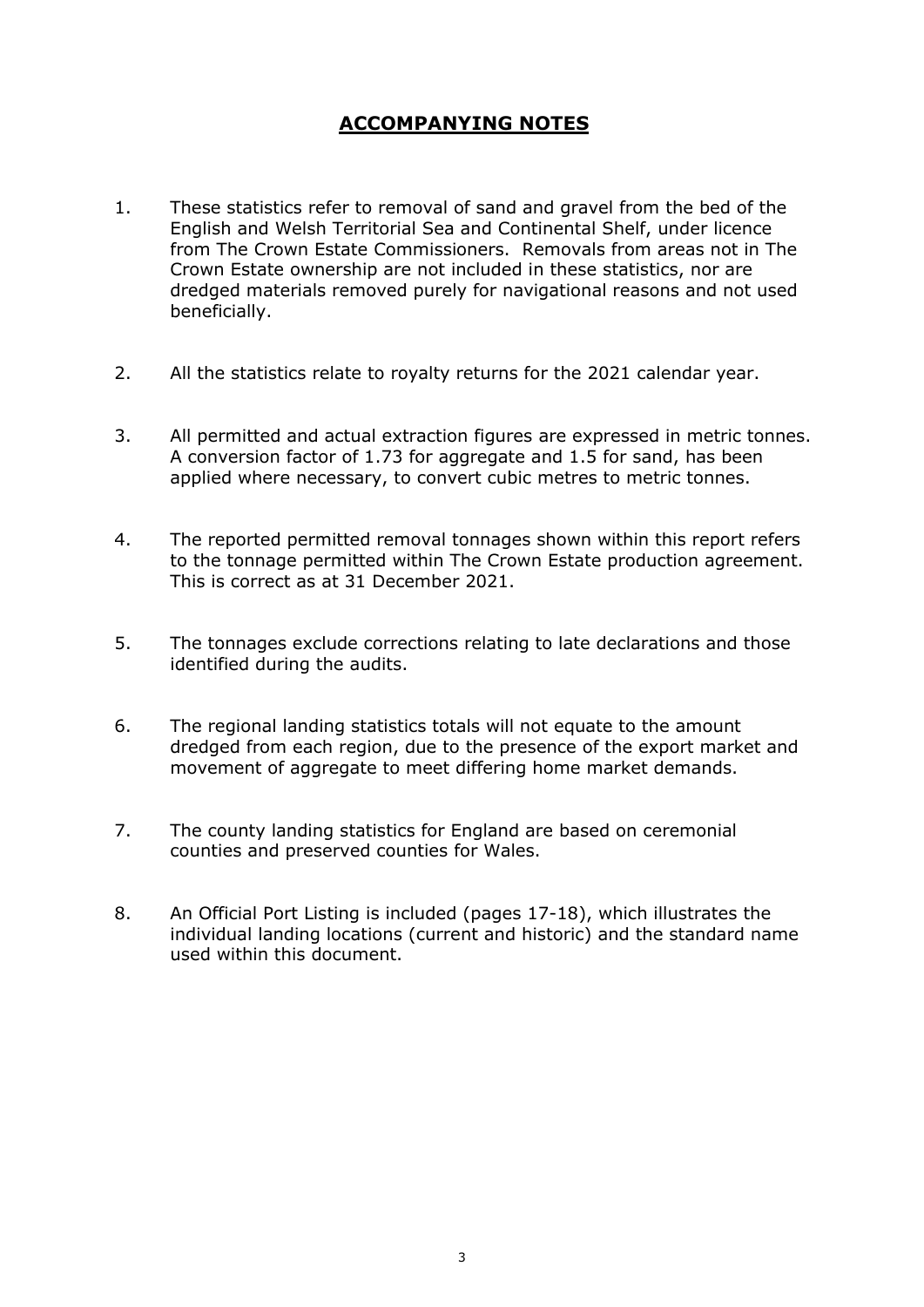#### **Summary 2021**

### **1. Regional Dredging Statistics**

#### **Licences to Dredge Marine Minerals**

Tonnages exclude corrections. See note 5 on page 1. *\*¹ Relates to Average Annual Tonnages (total tonnage / term).This does not include specific permitted tonnages for Secondary Aggregates only.*

| <b>Dredging</b>                                        | <b>Permitted</b> | <b>Primary</b>    |                      | <b>Secondary Aggregates</b>                        |  | <b>Total</b> |
|--------------------------------------------------------|------------------|-------------------|----------------------|----------------------------------------------------|--|--------------|
| <b>Area</b>                                            | Removal *1       | <b>Aggregates</b> | <b>Miscellaneous</b> | <b>Beach Nourishment   Reclamation Fill</b>        |  | Removal      |
|                                                        |                  |                   |                      |                                                    |  |              |
| Humber                                                 | 6,875,000        | 3,502,998         |                      | 739,196                                            |  | 4,242,194    |
| <b>East Coast</b>                                      | 7,125,000        | 3,304,010         |                      |                                                    |  | 3,304,010    |
| <b>Thames Estuary</b>                                  | 3,800,000        | 1,601,306         |                      | 515,639                                            |  | 2,116,945    |
| East English Channel                                   | 9,916,667        | 4,483,312         |                      | 103,925                                            |  | 4,587,237    |
| South Coast                                            | 8,125,000        | 3,986,079         |                      | 1,657                                              |  | 3,987,736    |
| South West                                             | 3,049,998        | 1,433,749         |                      | 24,338                                             |  | 1,458,087    |
| North West                                             | 1,100,000        | 257,360           |                      | 671,861                                            |  | 929,221      |
| <b>Total</b>                                           | 39,991,665       | 18,568,814        |                      | 2,056,616                                          |  | 20,625,430   |
| 2. Regional Landing Statistics                         |                  |                   |                      | 3. National Landing Statistics - Primary Aggregate |  |              |
| Humber / North East                                    |                  | 1,056,272         |                      | England                                            |  | 13,554,487   |
| <b>East Coast</b>                                      |                  | 221,500           |                      | Wales                                              |  | 699,674      |
| Thames Estuary                                         |                  | 8,214,791         |                      | Belgium                                            |  | 1,582,030    |
| East English Channel                                   |                  | 488,302           |                      | France                                             |  | 146,069      |
| South Coast                                            |                  | 2,586,312         |                      | Netherlands                                        |  | 2,586,554    |
| South West                                             |                  | 1,429,624         |                      |                                                    |  |              |
| North West                                             |                  | 257,360           |                      |                                                    |  |              |
| Export                                                 |                  | 4,314,653         |                      |                                                    |  |              |
| <b>Primary Aggregates Total</b>                        |                  | 18,568,814        |                      | <b>Primary Aggregates Total</b>                    |  | 18,568,814   |
| Beach Nourishment / Reclamation Fill / Rivers and Misc |                  | 2,056,616         |                      |                                                    |  |              |
| <b>TOTAL LANDED</b>                                    |                  | 20,625,430        |                      |                                                    |  |              |

| <b>Total</b>   |  |
|----------------|--|
| <b>Removal</b> |  |

### ----

### **2. <b>Region** Exercise

### $\overline{\phantom{a}}$

4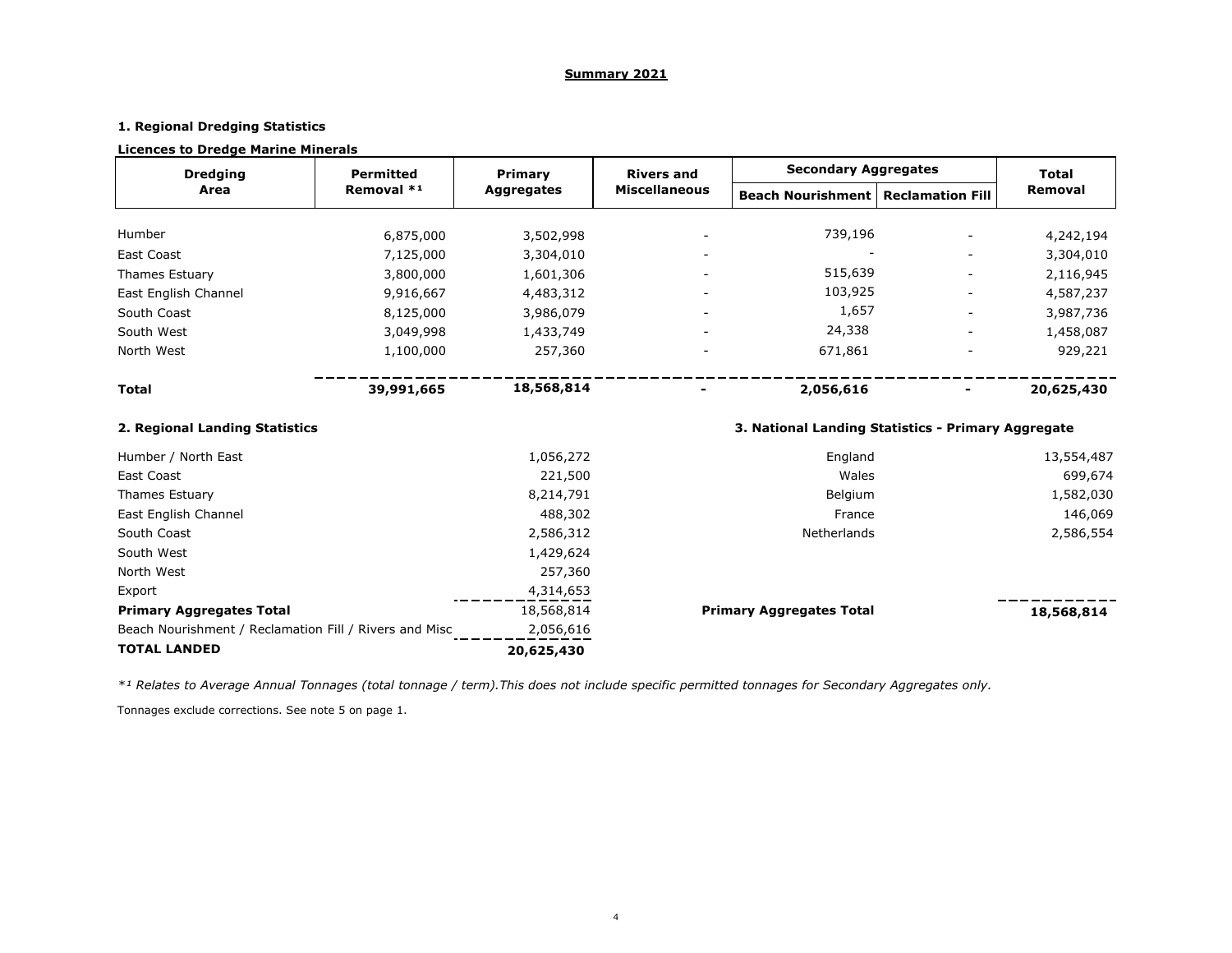# **The Humber region**

| <b>Landing locations</b>  | 2021 tonnages |
|---------------------------|---------------|
| Blyth                     | 17,186        |
| River Humber Wharves      | 290,341       |
| River Tees Wharves        | 430,688       |
| River Tyne Wharves        | 318,057       |
|                           |               |
| Humber / North East total | 1,056,272     |

**Delivery of marine aggregates to the region** 



Secondary use from licences ■**Blyth** 

River Humber wharves **River Tyne** wharves **River Tees** wharves

#### **During 2021 material extracted from the region was delivered to:**



- **Mainland Europe** (70.1%)
- Humber (including North East) (19.6%)
- **East English Channel** (0.7% )
- Thames Estuary (9.6%)

#### **Permitted and extracted tonnage**



**Years (figures refer to annual position at 31 December)**

**6.88 million tonnes** can be extracted from **10 licences** annually \*



Current estimates suggest there are **19 years** of primary aggregate production permitted \*

**1** Current application for a licence could, if approved **increase** the permitted tonnage by **0.5 million tonnes** \*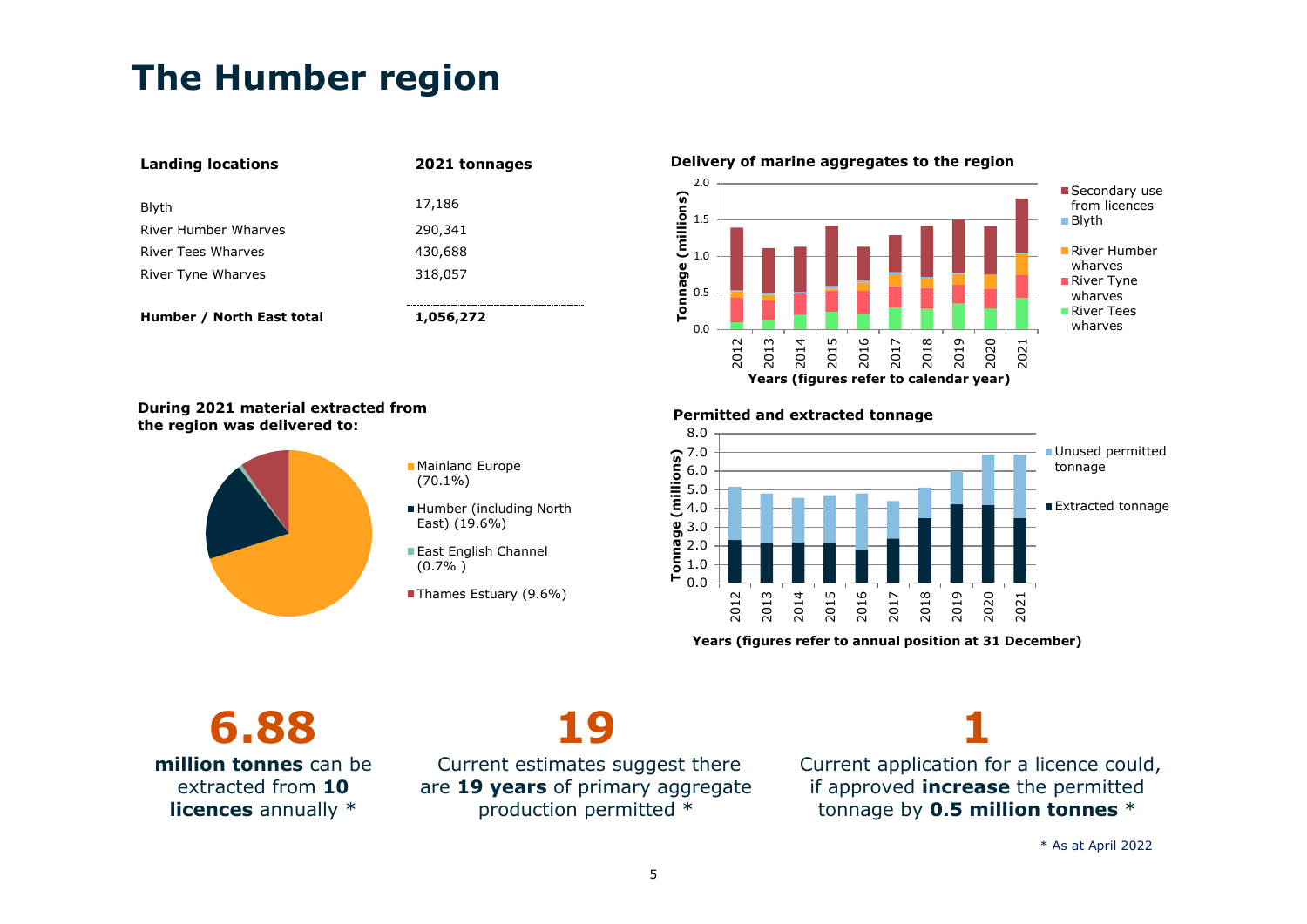## **The East Coast region**





#### **Delivery of marine aggregates to the region**

#### **During 2021 material extracted from the region was delivered to:**



- **Thames Estuary** (87.62%)
- **Mainland Europe** (1.65%)
- South Coast (0.01%)
- Humber (including North East) (10.67%)
- **East English Channel** (0.05%)

#### **Permitted and extracted tonnage**



**7.13 million tonnes** can be extracted from **11 licences** annually \*



Current estimates suggest there are **11 years** of primary aggregate production permitted \*

**1**

Current application for a licence could, if approved **increase** the permitted tonnage by **0.65 million tonnes** annually \*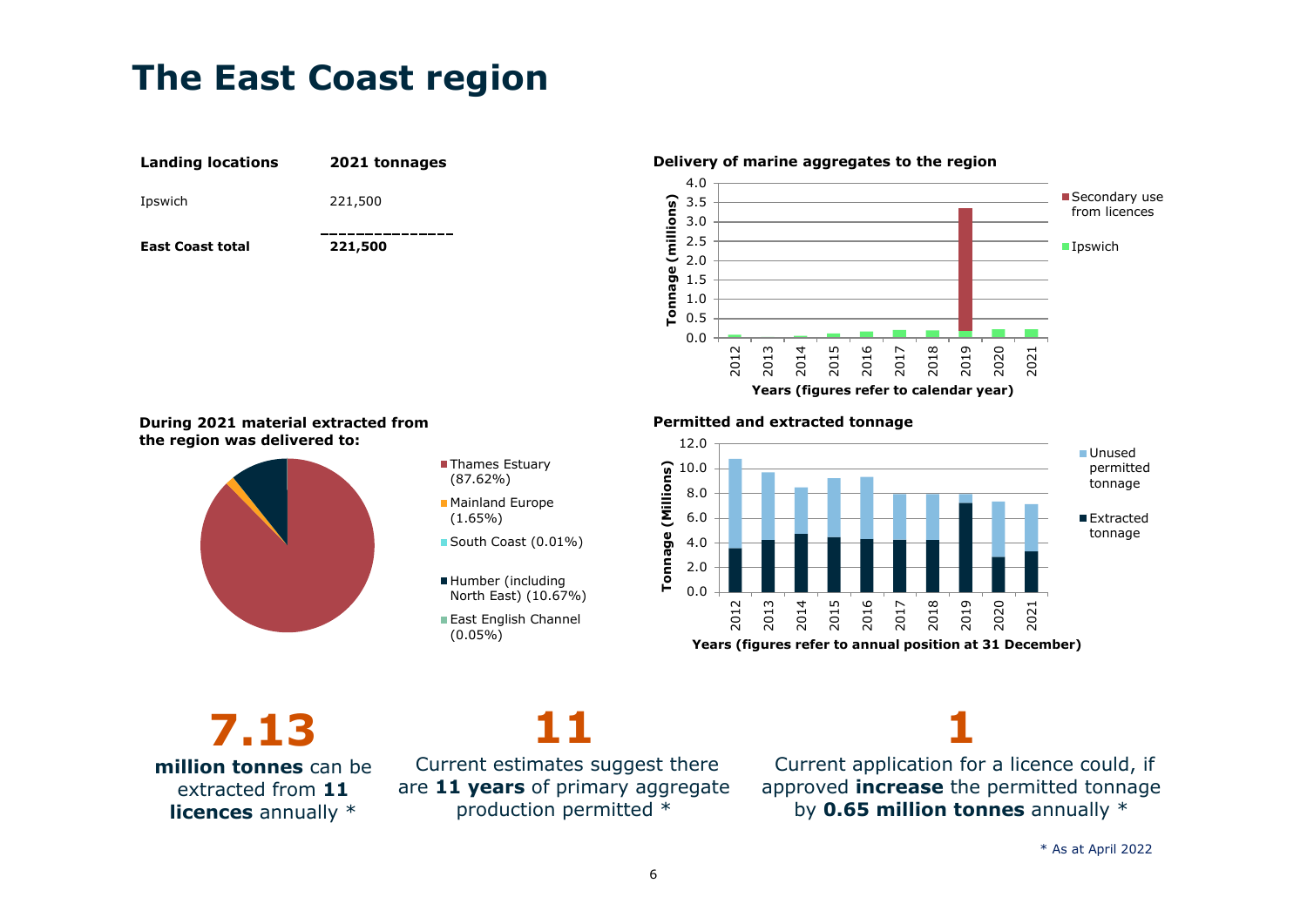# **The Thames region**

| <b>Landing locations</b>    | 2021 tonnages |  |  |
|-----------------------------|---------------|--|--|
|                             |               |  |  |
| Cliffe                      | 1,417,867     |  |  |
| Dagenham                    | 2,214,092     |  |  |
| Denton                      | 496,693       |  |  |
| Frith                       | 19,066        |  |  |
| Greenwich Wharves           | 2,376,516     |  |  |
| Greenhithe                  | 386,445       |  |  |
| Northfleet                  | 712,121       |  |  |
| River Medway Wharves        | 321,155       |  |  |
| Swale Wharves               | 37,713        |  |  |
| Thurrock                    | 233,123       |  |  |
| <b>Thames Estuary total</b> | 8,214,791     |  |  |



### **During 2021 material extracted from the region was delivered to:** Thames Estuary



# (85.7%)

- **Mainland Europe** (9%)
- $\blacksquare$  Humber (1.1%)
- East English Channel (2.7%)
- South Coast (1.5%)

#### **Permitted and extracted tonnage**



**Years (figures refer to annual position at 31 December)**

**4.4 million tonnes** can be extracted from **8 licences** annually \*

**28**

Current estimates suggest there are **28 years** of primary aggregate production permitted \*

**2**

Current application for a licence could, if approved **increase** the permitted tonnage by **1.3 million tonnes** annually \*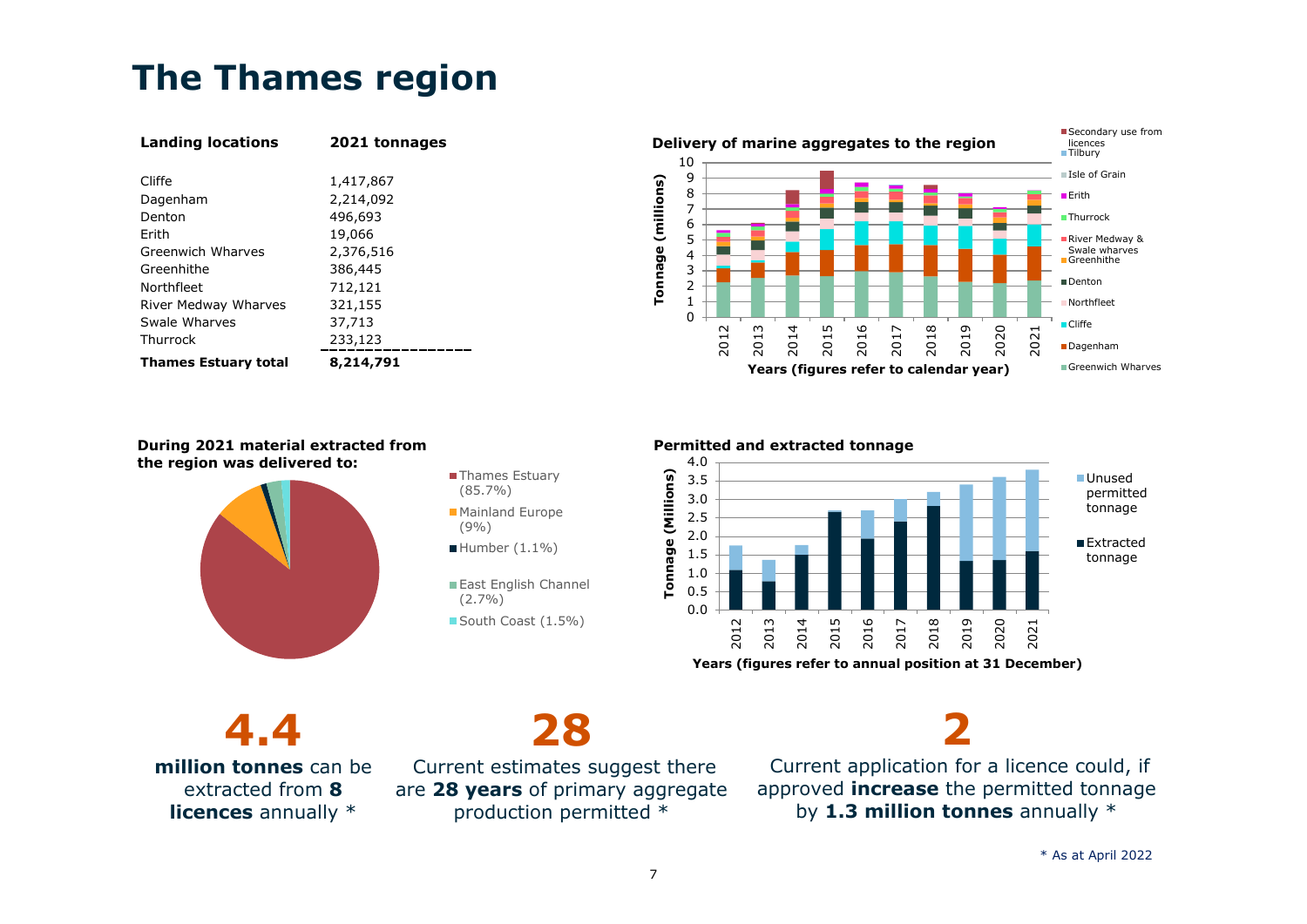# **The East English Channel region**

| <b>Landing locations</b>             | 2021 tonnages |
|--------------------------------------|---------------|
| Dover                                | 24,820        |
| Newhaven                             | 426,738       |
| Ramsgate                             | 36,744        |
|                                      |               |
| <b>East English Channel</b><br>total | 488,302       |

#### **Delivery of marine aggregates to the region**



#### **During 2021 material extracted from the region was delivered to:**



#### ■Thames Estuary (59.5%) **Mainland Europe**

- (35.5%) East Coast (4.8%)
- East English Channel (0.2%) 0.0

#### **Permitted and extracted tonnage**



**Years (figures refer to annual position at 31 December)**

**9.92 million tonnes** can be extracted from **10 licences** annually \*

# **24**

Current estimates suggest there are **24 years** of primary aggregate production permitted \*



Current application for a licence could, if approved **increase** the permitted tonnage by **4.1 million tonnes** annually\*

\* As at April 2022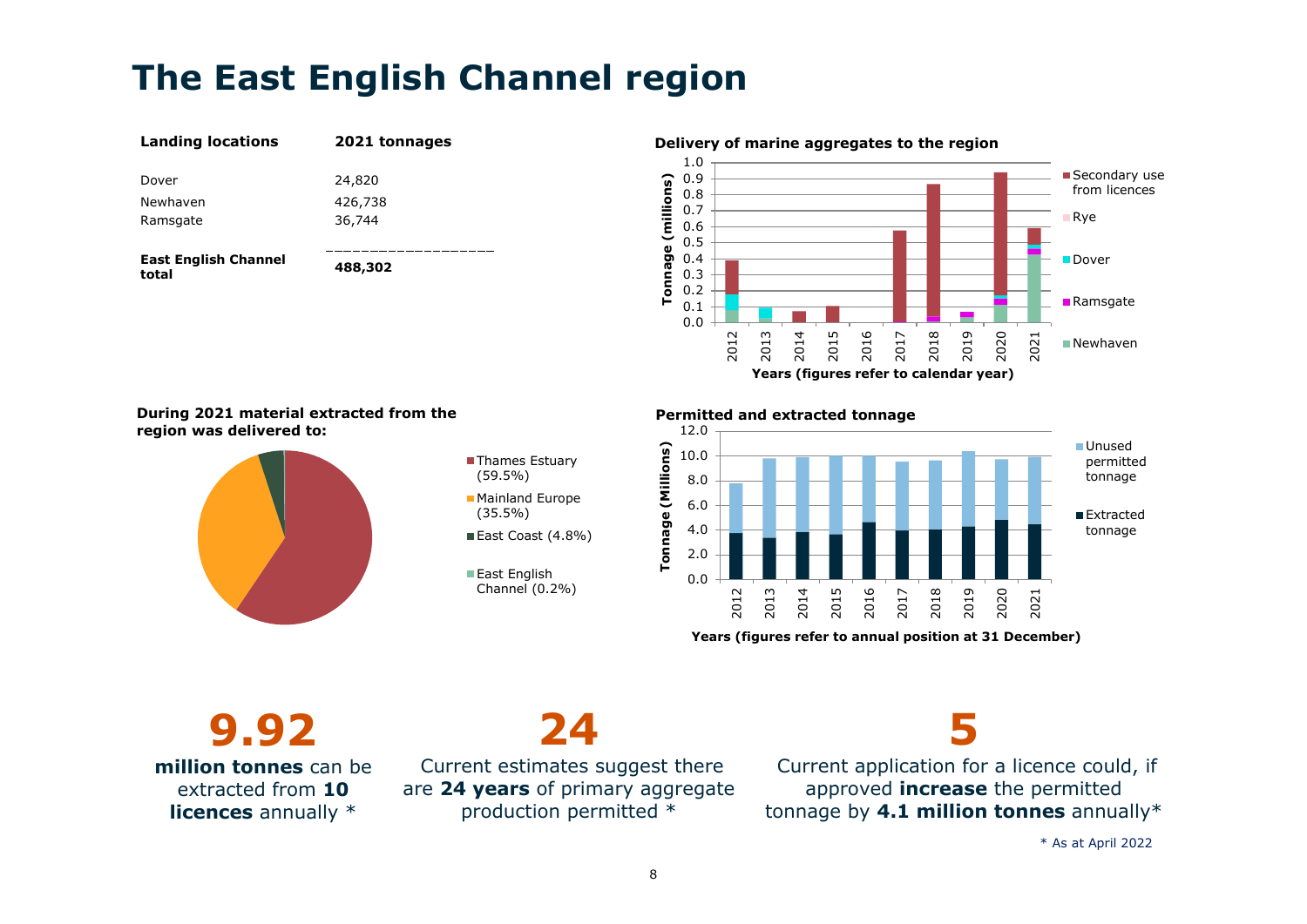# **The South Coast region**

### **Landing locations 2021 tonnages** Cowes 65,697 Langstone Harbour Wharves 448,029 Poole 104,659 Shoreham Harbour Wharves 1,078,498 Southampton Wharves 889,429 **South Coast total 2,586,312** 0.0



Harbour wharves

#### **During 2021 material extracted from the region was delivered to:**



#### South Coast (64.2%)

- ■Thames Estuary (23.7%)
- East Coast (0.2%)
- **East English Channel** (10.3%)
- **Mainland Europe** (1.7%)

#### **Permitted and extracted tonnage**



**Years (figures refer to annual position at 31 December)**

**8.13 million tonnes** can be extracted from **16 licences** annually \*

Current estimates suggest there are **22 years** of primary aggregate production permitted \*

**22**

**0** There are currently **no applications** for new licences on the South Coast \*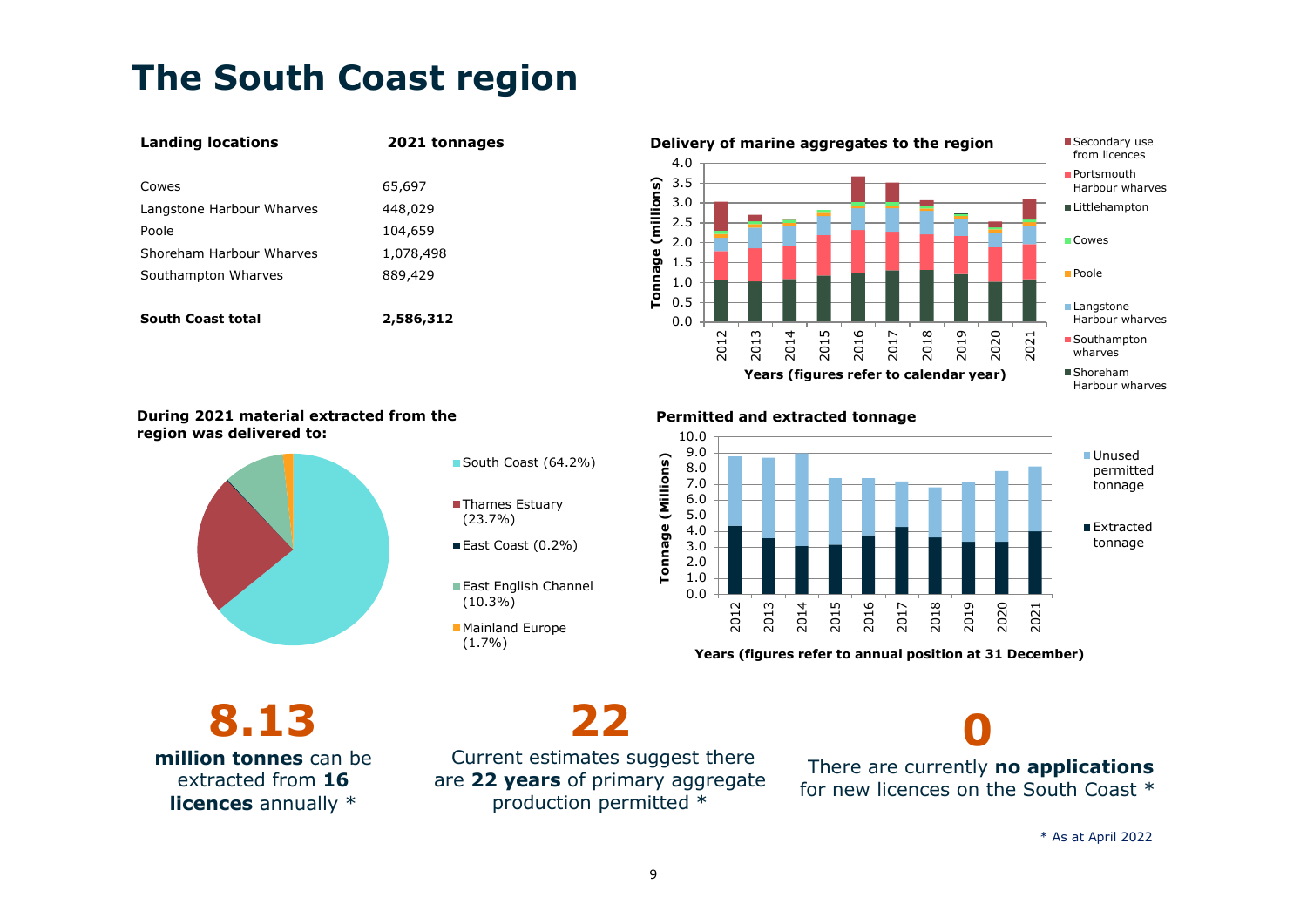# **The South West region**

| <b>Landing locations</b> | 2021 tonnages |
|--------------------------|---------------|
| Avonmouth                | 675,317       |
| <b>Briton Ferry</b>      | 7,781         |
| <b>Burry Port</b>        | 152,471       |
| Cardiff                  | 222,873       |
| Hinkley                  | 57,755        |
| Newport                  | 258,202       |
| Pembroke                 | 20,318        |
| Port Talbot              | 14,113        |
| Swansea                  | 20,794        |
|                          |               |
| South West total         | 1,429,624     |



#### **During 2021 material extracted from the region was delivered to:**



South West - Welsh wharves (48.58%)

South West - English wharves (51.13%)

South Coast (0.29%)

#### **Permitted and extracted tonnage**



**Years (figures refer to annual position at 31 December)**

**3.05 million tonnes** can be extracted from **9 licences** annually \*

**27** Current estimates suggest there

are **27 years** of primary aggregate production permitted \*

**0** There are currently **no applications** for new licences on the South Coast \*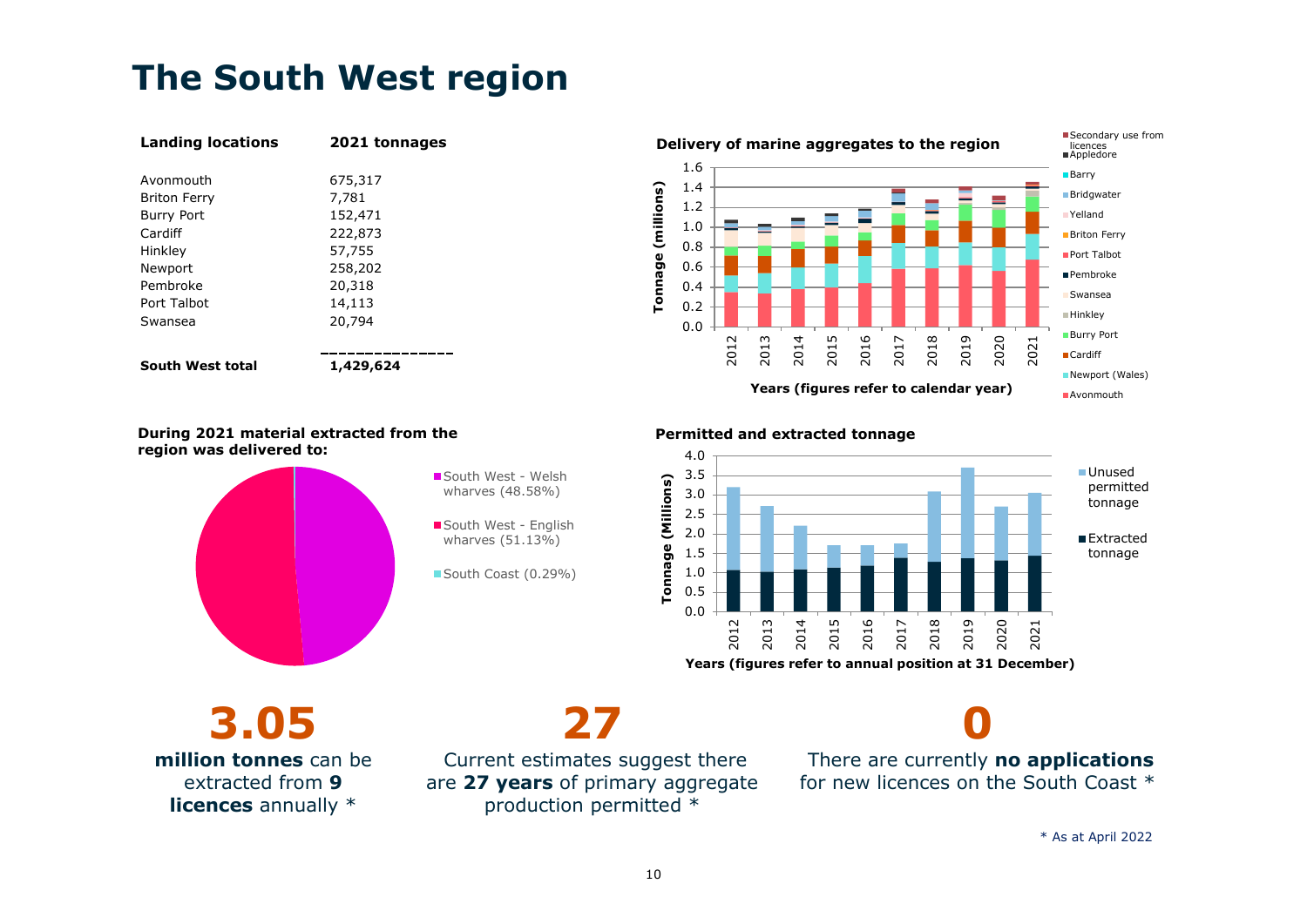# **The North West region**

| <b>Landing locations</b>     | 2021 tonnages    |
|------------------------------|------------------|
| Liverpool Wharves<br>Penrhyn | 254,238<br>3,122 |
| <b>North West total</b>      | 257,360          |



#### **During 2021 material extracted from the region was delivered to:**



North West - English wharves (98.8%)

■North West -Welsh wharves (1.2%)

#### **Permitted and extracted tonnage**



**Years (figures refer to annual position at 31 December)**

**1.10 million tonnes** can be extracted from **2 licences** annually \*



Current estimates suggest there are **34 years** of primary aggregate production permitted \*

**1**

Current application for a licence could, if approved **increase** the permitted tonnage by **0.5 million tonnes** annually\*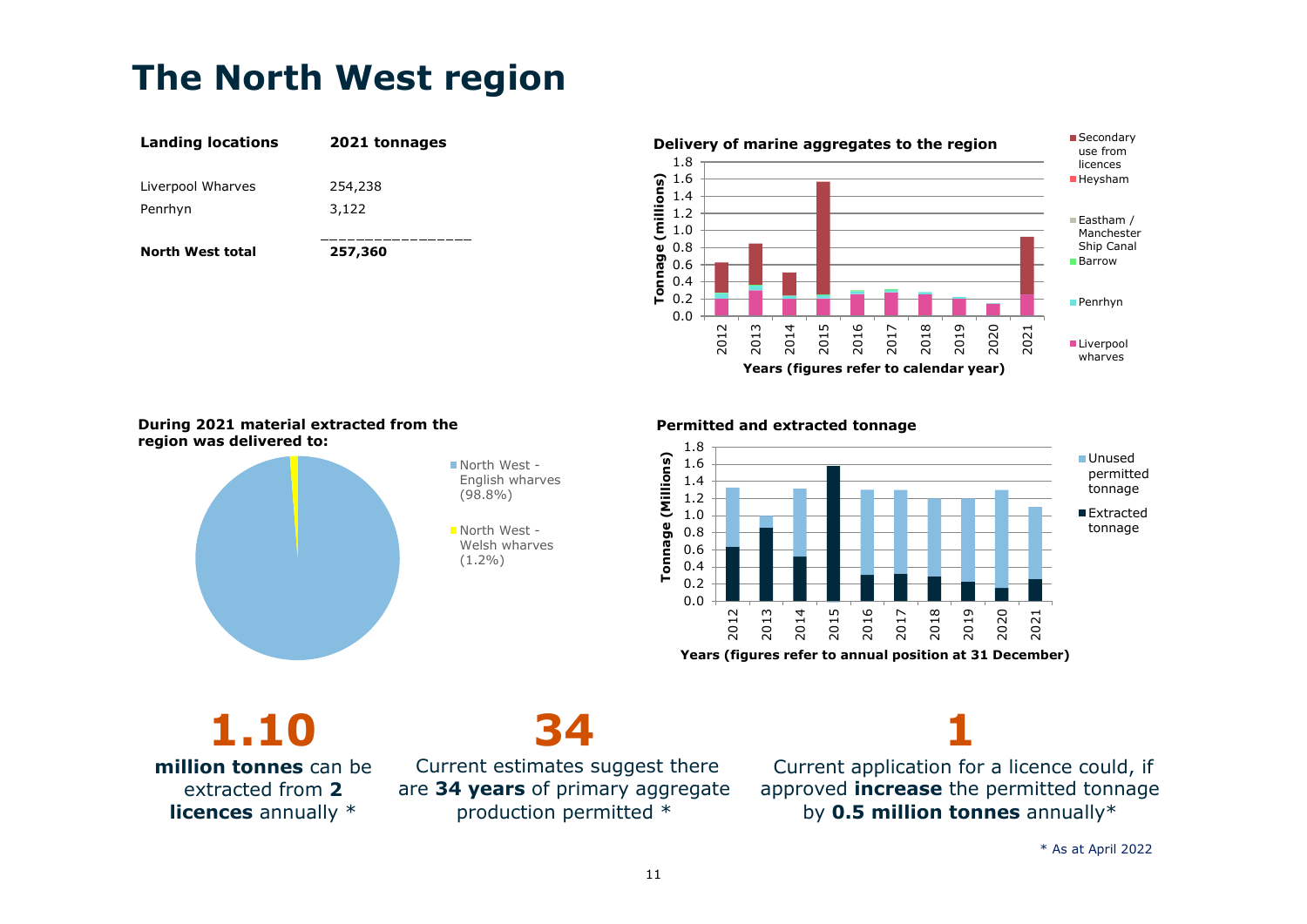### **Exports**

| <b>Landing locations</b>   | 2021 tonnages |
|----------------------------|---------------|
|                            |               |
| Amsterdam                  | 789,906       |
| Antwerp                    | 368,745       |
| Boulogne                   | 19,084        |
| <b>Bruges</b>              | 355,116       |
| <b>Dunkirk</b>             | 102,397       |
| Gent                       | 126,128       |
| Harlingen                  | 261,532       |
| Ijmuiden                   | 54,162        |
| Le Havre                   | 855           |
| Ostend                     | 538,111       |
| <b>River Seine Wharves</b> | 23,733        |
| Vlissingen                 | 1,480,954     |
| Zeebrugge                  | 193,930       |
| <b>Export Total</b>        | 4,314,653     |





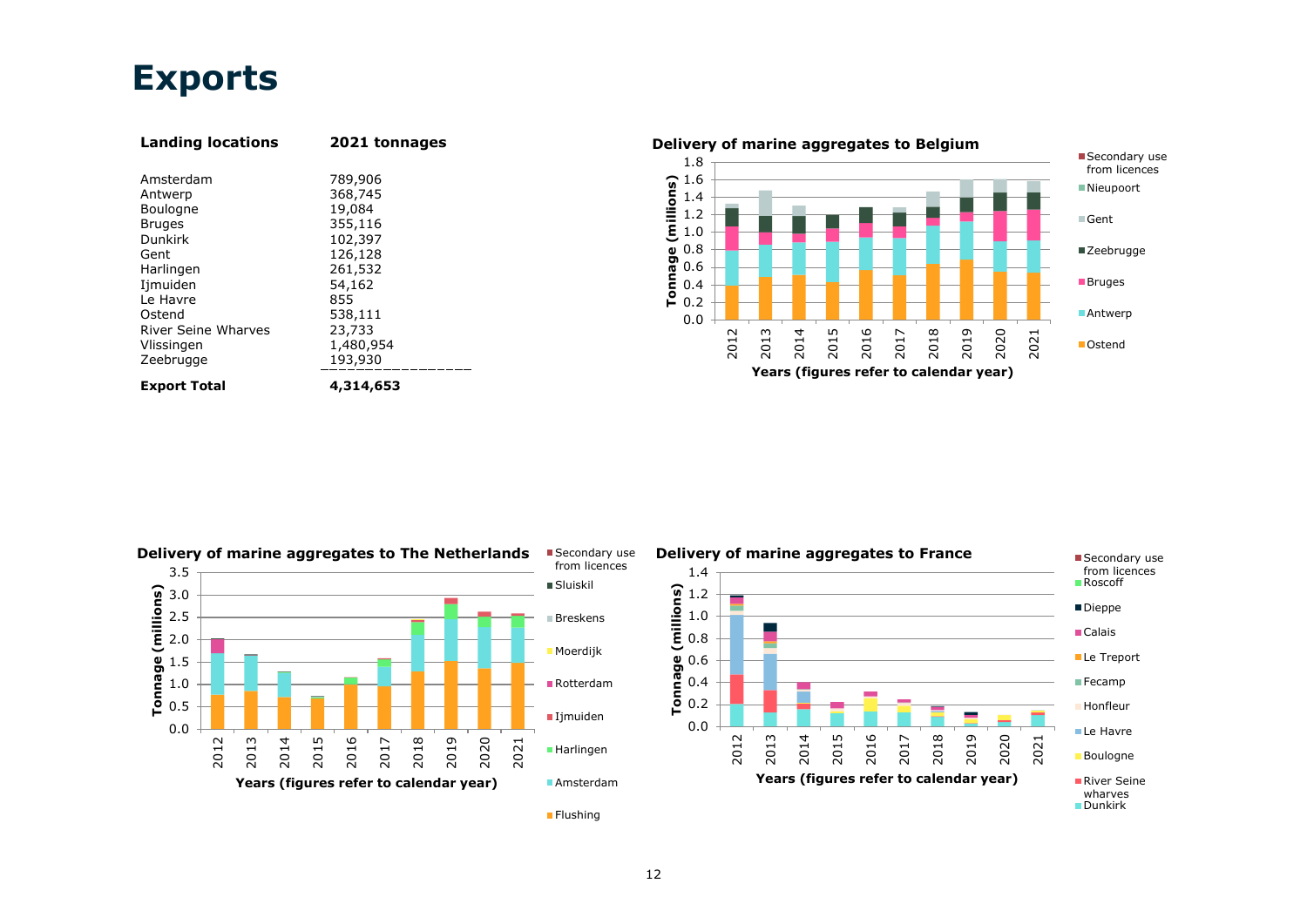## **Secondary use aggregate**

Beach nourishment/reclamation fill/rivers and miscellaneous

| <b>Landing locations</b>       | 2021 tonnages |
|--------------------------------|---------------|
| Bournemouth                    | 515,639       |
| <b>Bramley Moore Docks</b>     | 670,664       |
| Lincshore                      | 739,196       |
| Lydd                           | 103,925       |
| Southsea                       | 1,657         |
| Yelland                        | 25,535        |
|                                |               |
|                                |               |
| <b>Beach Nourishment Total</b> | 2,056,616     |



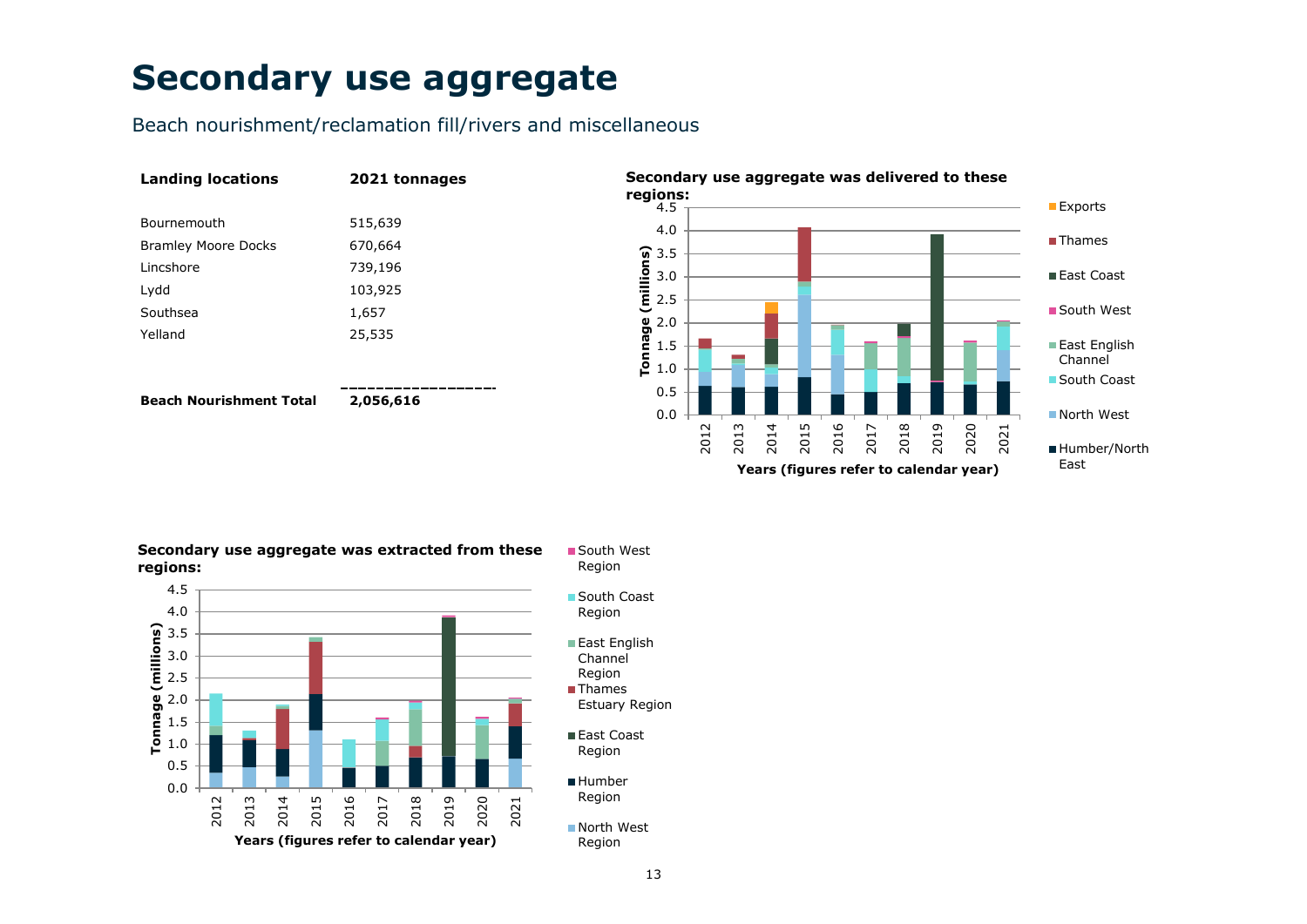# **Delivery by region/country**

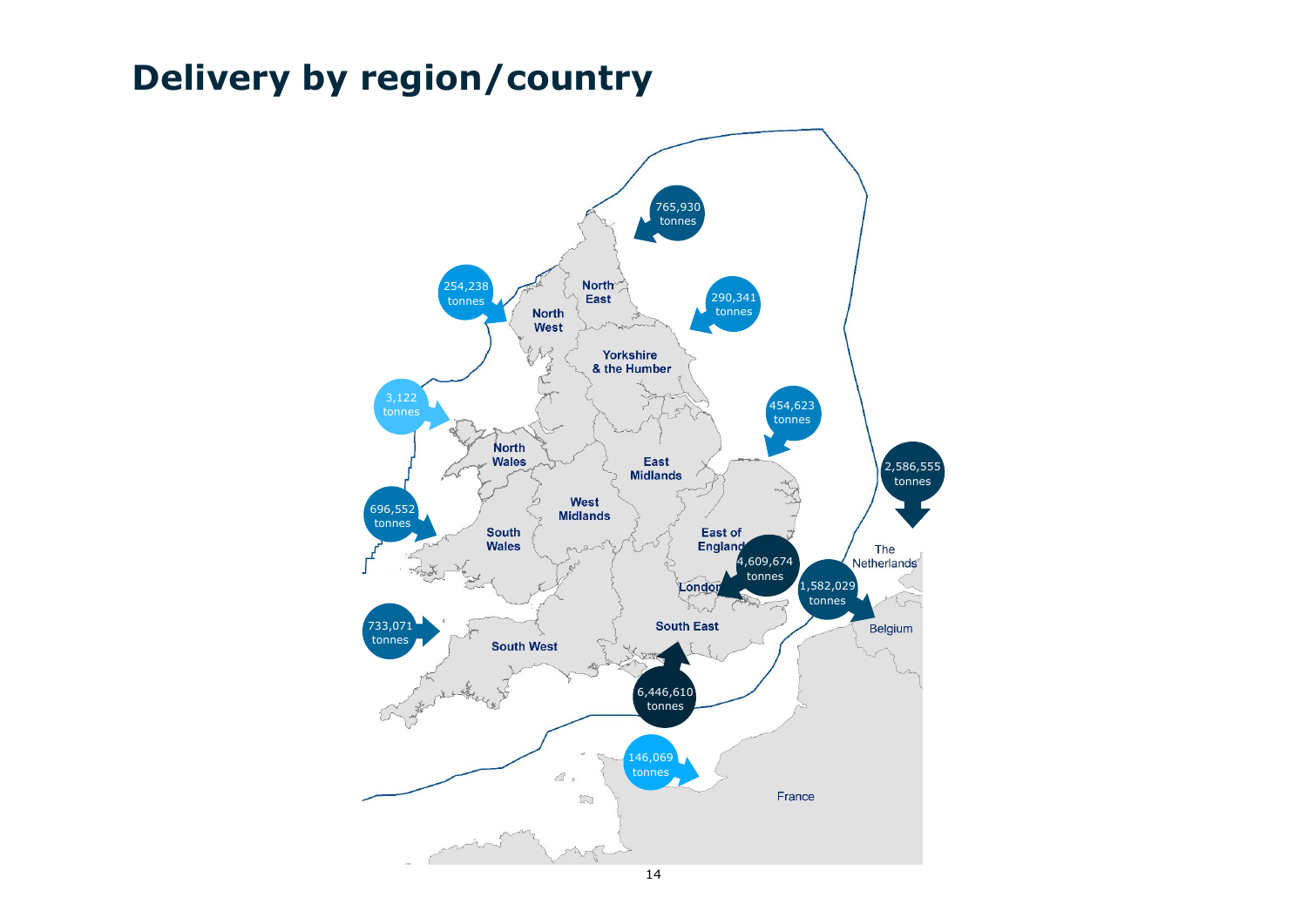### **Reserves and Resources**

| Region                                | Total current<br>primary<br>reserves | $10$ -year<br>average annual<br>offtake | 3-year average<br>annual offtake | Peak annual<br>offtake during<br>10-year period* | Annual permitted<br>offtake (as March<br>2022) | Regional<br>reserve life @<br>$10$ -year<br>average annual<br>offtake |
|---------------------------------------|--------------------------------------|-----------------------------------------|----------------------------------|--------------------------------------------------|------------------------------------------------|-----------------------------------------------------------------------|
|                                       |                                      |                                         | Primary (construction aggregate) |                                                  |                                                |                                                                       |
| <b>Humber</b>                         | 41.88                                | 2.24                                    | 3.51                             | 3.52                                             | 6.87                                           | 18.69                                                                 |
| <b>East Coast</b>                     | 44.37                                | 4.01                                    | 3.42                             | 4.72                                             | 7.12                                           | 11.07                                                                 |
| <b>Thames Estuary</b>                 | 38.19                                | 1.37                                    | 1.43                             | 1.94                                             | 3.80                                           | 27.77                                                                 |
| <b>East English</b><br><b>Channel</b> | 95.60                                | 3.98                                    | 4.28                             | 4.65                                             | 9.92                                           | 24.03                                                                 |
| <b>South Coast</b>                    | 75.97                                | 3.39                                    | 3.50                             | 3.99                                             | 8.13                                           | 22.44                                                                 |
| <b>South West</b>                     | 32.55                                | 1.22                                    | 1.36                             | 1.43                                             | 3.05                                           | 26.62                                                                 |
| <b>North West</b>                     | 9.28                                 | 0.27                                    | 0.21                             | 0.38                                             | 1.10                                           | 34.00                                                                 |
| <b>TOTAL</b>                          | 337.84                               | 16.48                                   | 17.71                            | 18.10                                            | 39.99                                          | 20.50                                                                 |

All figures are in millions of tonnes

\*Totals are national peaks, not the sum of regional figures

### **Reserves and Resource**

The PERC code defines "**reserves"** as the proportion of a mineral "**resource**" that can be mined for economic purposes

# **21**

Current national estimates suggest there are **21 years** of primary marine aggregate production permitted

# **338**

Million tonnes estimated national primary reserve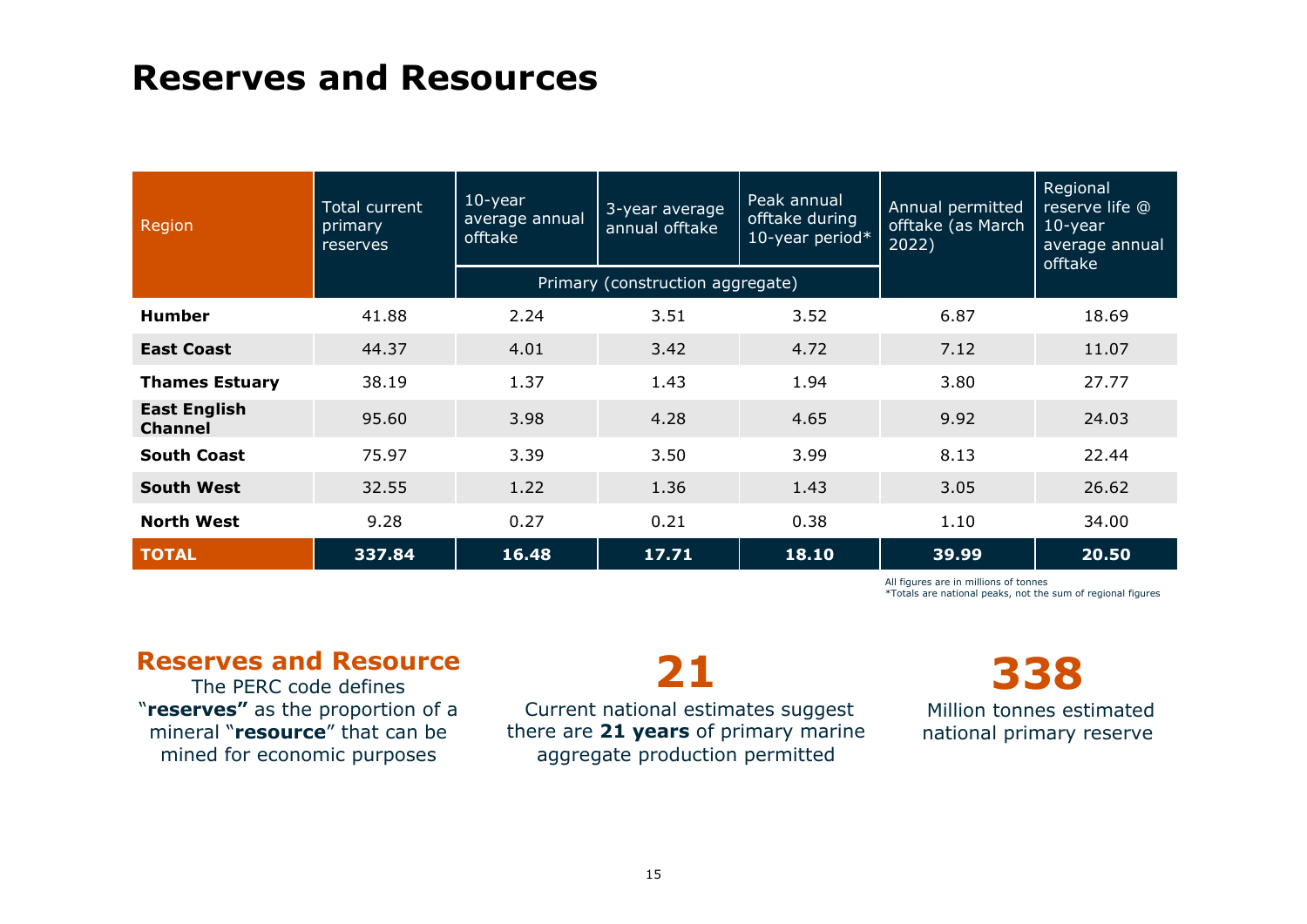### **SUMMARY OF NATIONAL LANDING STATISTICS FOR MARINE DREDGED PRIMARY AGGREGATES - 2021**

#### **Landing Locations 2021 Tonnage**

 $\sim$   $\sim$ 

| <b>England</b> | Avonmouth                   | 675,317         |
|----------------|-----------------------------|-----------------|
|                | <b>Blyth</b>                | 17,186          |
|                | Cliffe                      | 1,417,867       |
|                | Cowes                       | 65,697          |
|                | Dagenham                    | 2,214,092       |
|                | Denton                      | 496,693         |
|                | Dover                       | 24,820          |
|                | Erith                       | 19,066          |
|                | Greenhithe                  | 386,445         |
|                | <b>Greenwich Wharves</b>    | 2,376,516       |
|                | Hinkley                     | 57,755          |
|                | Ipswich                     | 221,500         |
|                | Langstone Harbour Wharves   | 448,029         |
|                | Liverpool Wharves           | 254,238         |
|                | Newhaven                    | 426,738         |
|                | Northfleet                  | 712,121         |
|                | Poole                       | 104,659         |
|                | Ramsgate                    | 36,744          |
|                | <b>River Humber Wharves</b> | 290,341         |
|                | River Medway Wharves        | 321,155         |
|                | <b>River Tees Wharves</b>   | 430,688         |
|                | River Tyne Wharves          | 318,057         |
|                | Shoreham Harbour Wharves    | 1,078,498       |
|                | Southampton Wharves         | 889,429         |
|                | Swale Wharves               | 37,713          |
|                | Thurrock                    | 233,123         |
|                |                             |                 |
|                | <b>England Total</b>        | 13,554,487      |
| <b>Wales</b>   | <b>Briton Ferry</b>         | 7,781           |
|                | <b>Burry Port</b>           | 152,471         |
|                | Cardiff                     | 222,873         |
|                | Newport (Wales)             | 258,202         |
|                | Pembroke<br>Penrhyn         | 20,318<br>3,122 |
|                | Port Talbot                 | 14,113          |
|                | Swansea                     | 20,794          |
|                | <b>Wales Total</b>          | 699,674         |
|                |                             |                 |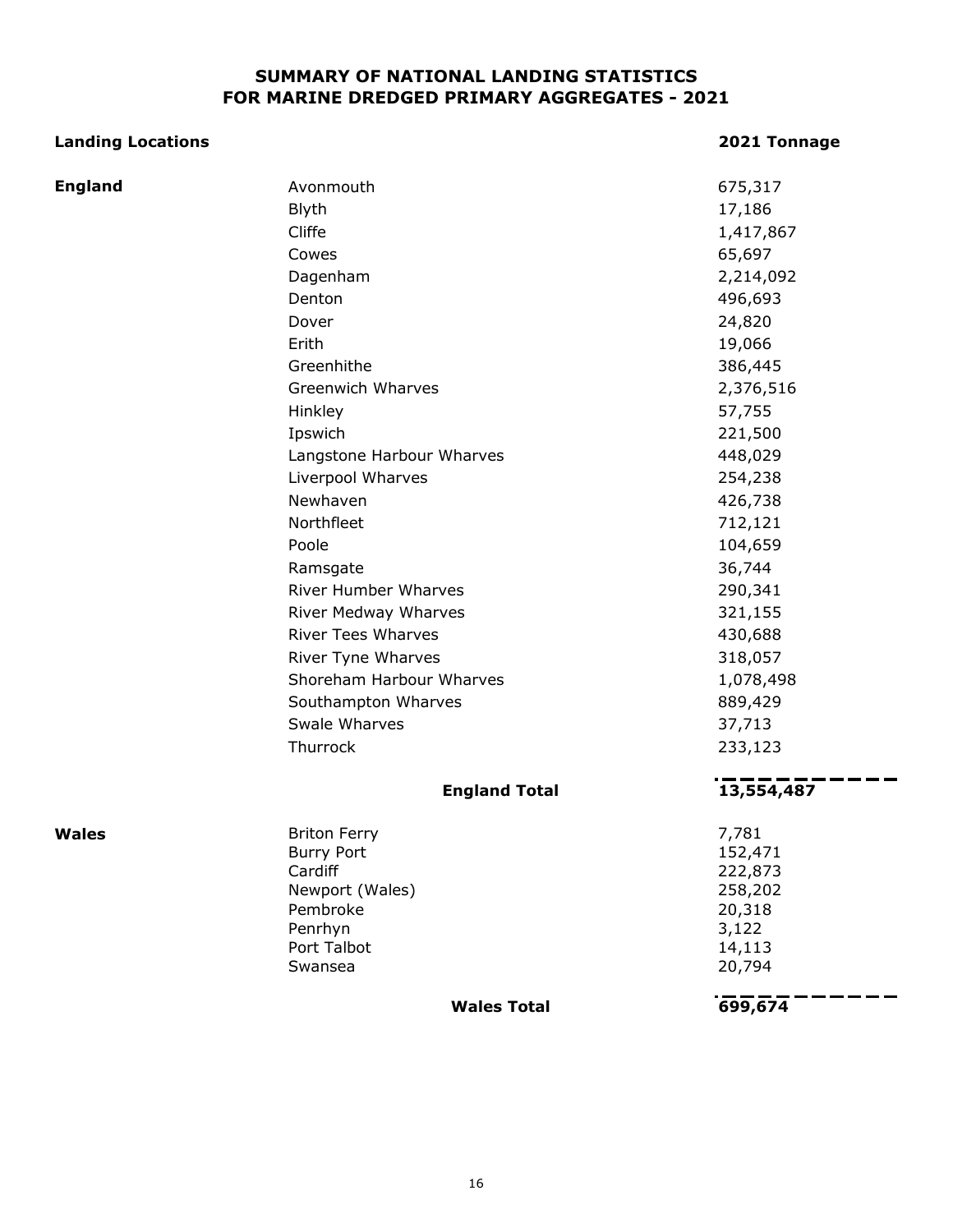### **SUMMARY OF NATIONAL LANDING STATISTICS FOR MARINE DREDGED PRIMARY AGGREGATES - 2021**

| <b>Landing Locations</b><br><b>Belgium</b> | Antwerp<br><b>Bruges</b><br>Gent<br>Ostend<br>Zeebrugge              |                          | 2021 Tonnage<br>368,745<br>355,116<br>126,128<br>538,111<br>193,930 |
|--------------------------------------------|----------------------------------------------------------------------|--------------------------|---------------------------------------------------------------------|
|                                            |                                                                      | <b>Belgium Total</b>     | 1,582,030                                                           |
| <b>France</b>                              | Boulogne<br><b>Dunkirk</b><br>Le Havre<br><b>River Seine Wharves</b> |                          | 19,084<br>102,397<br>855<br>23,733                                  |
|                                            |                                                                      | <b>France Total</b>      | 146,069                                                             |
| <b>Netherlands</b>                         | Amsterdam<br>Harlingen<br>Ijmuiden<br>Vlissingen                     |                          | 789,906<br>261,532<br>54,162<br>1,480,954                           |
|                                            |                                                                      | <b>Netherlands Total</b> | 2,586,554                                                           |
|                                            | <b>Total</b>                                                         |                          | 18,568,814                                                          |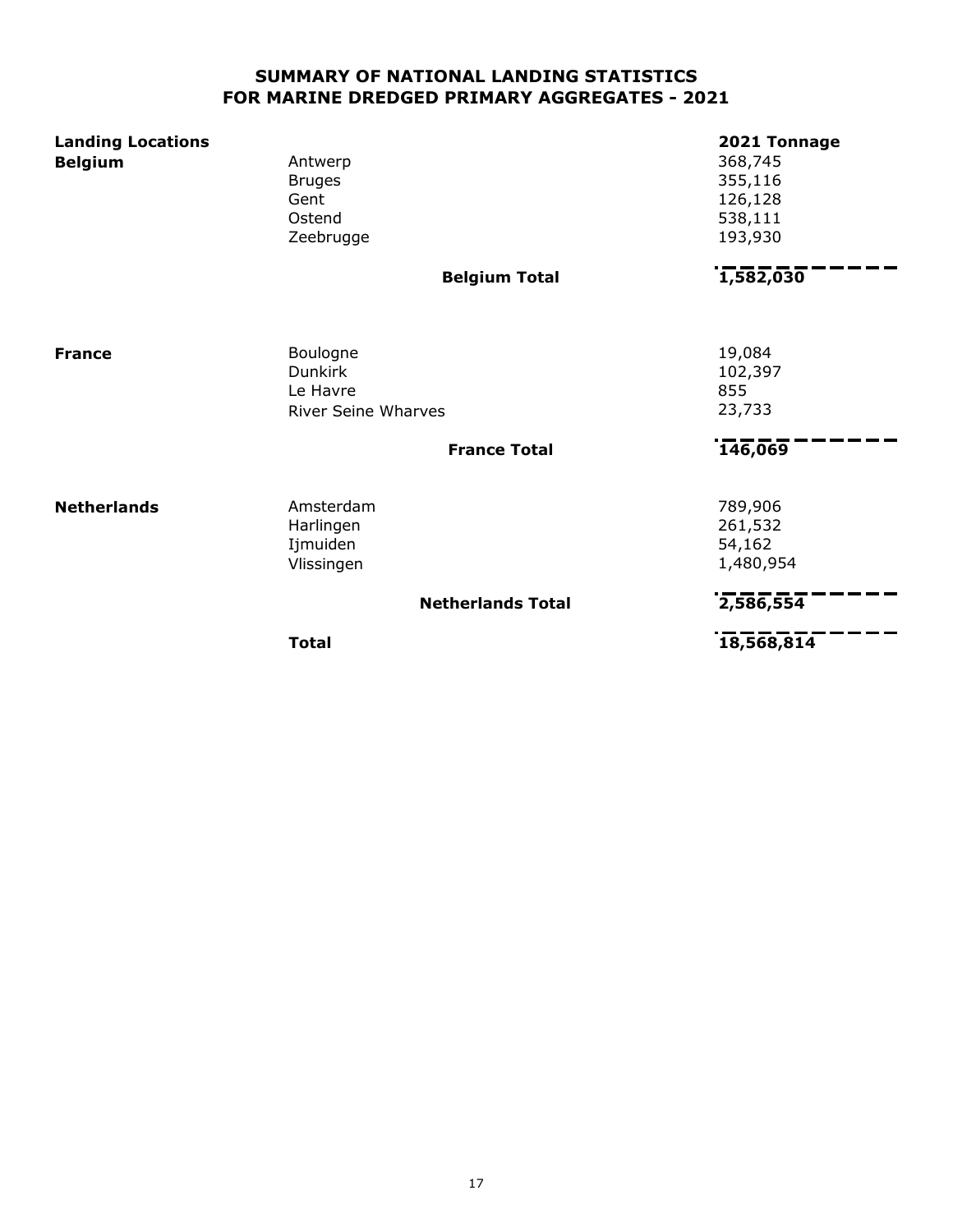#### **SUMMARY OF COUNTY LANDING STATISTICS FOR MARINE DREDGED PRIMARY AGGREGATES - 2021**

#### **LANDING LOCATIONS 2021 Tonnage**

|                | <b>Wales Total</b>       | 699,674    |
|----------------|--------------------------|------------|
|                | West Glamorgan           | 42,688     |
|                | South Glamorgan          | 222,873    |
|                | Pembrokeshire            | 20,318     |
|                | Gwynedd                  | 3,122      |
|                | Gwent                    | 258,202    |
| <b>WALES</b>   | Carmarthenshire          | 152,471    |
|                | <b>England Total</b>     | 13,554,487 |
|                | <b>West Sussex</b>       | 681,402    |
|                | Tyne & Wear              | 318,057    |
|                | Suffolk                  | 221,500    |
|                | Somerset                 | 57,755     |
|                | Northumberland           | 17,185     |
|                | North Yorkshire          | 421,480    |
|                | Middlesbrough            | 9,208      |
|                | Merseyside               | 254,238    |
|                | Medway                   | 1,739,022  |
|                | Lincolnshire             | 29,685     |
|                | Kent                     | 1,694,537  |
|                | Isle of Wight            | 65,697     |
|                | Hampshire                | 1,337,458  |
|                | Greater London           | 4,609,674  |
|                | Essex                    | 233,123    |
|                | <b>East Sussex</b>       | 823,835    |
|                | East Riding of Yorkshire | 260,655    |
|                | Dorset                   | 104,659    |
| <b>ENGLAND</b> | <b>Bristol</b>           | 675,317    |
|                |                          |            |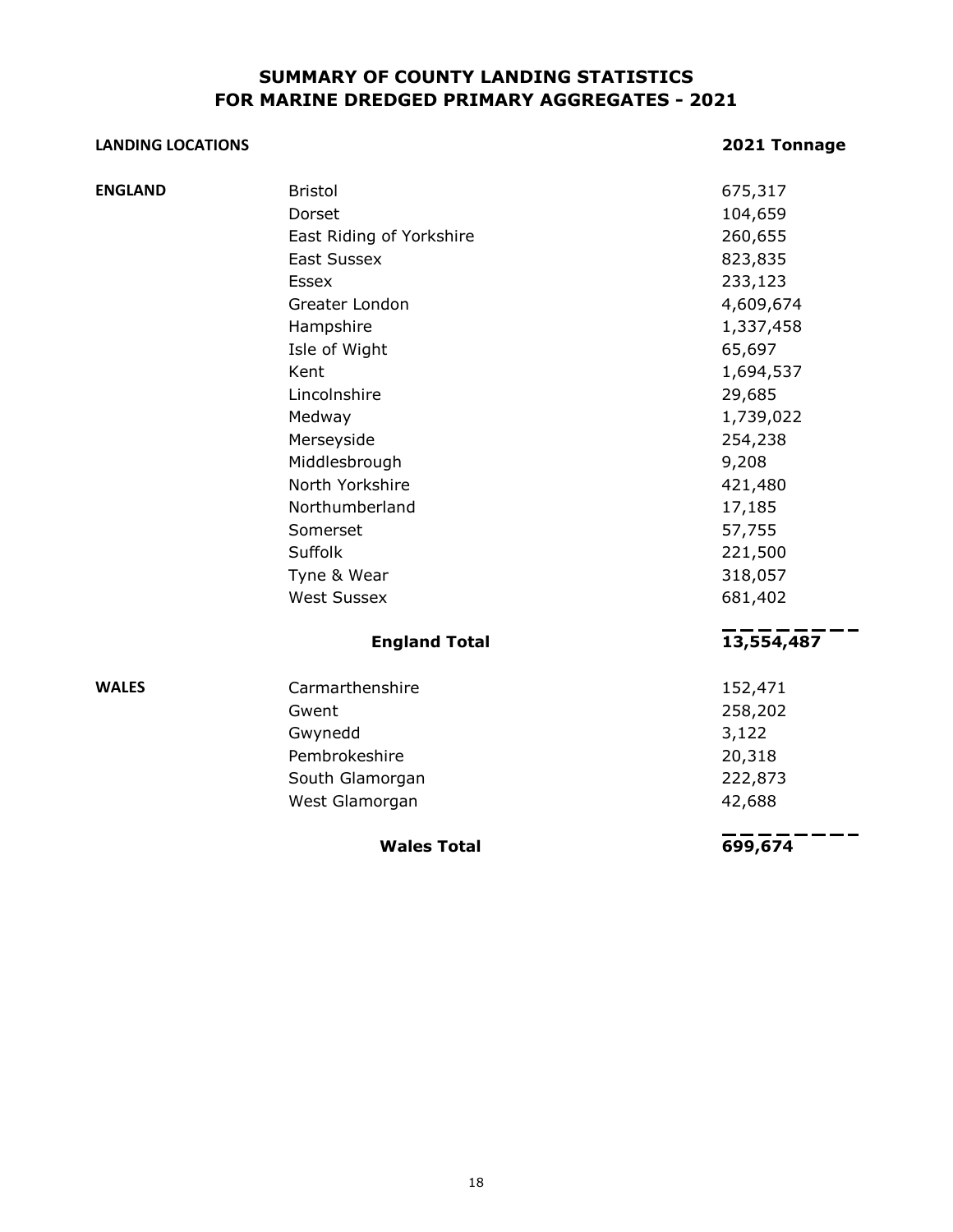### **OFFICIAL PORT LISTING**

| <b>Region</b>         | <b>Landing Port (Standard Name)</b> | <b>Wharves/Alternative Names</b>                                                                                                                   |  |
|-----------------------|-------------------------------------|----------------------------------------------------------------------------------------------------------------------------------------------------|--|
| <b>North East</b>     | <b>Blyth</b>                        | <b>Blyth</b>                                                                                                                                       |  |
| Humber                | Immingham                           | Immingham                                                                                                                                          |  |
|                       | Lincshore                           | Lincshore                                                                                                                                          |  |
|                       | <b>River Humber Wharves</b>         | Goole, Grimsby, Howden, Hull, Hull N&Y, Hull Northern Aggregates, Pyewipe, St Andrew's Quay, Stema Hull                                            |  |
|                       | <b>River Tees Wharves</b>           | Able Tees, Billingham, Middlesbrough, Tees, Tees Sand, Seaton, Middlesbrough Dawsons, TCP East Quary (Shire                                        |  |
|                       |                                     | Aggregates)                                                                                                                                        |  |
|                       |                                     |                                                                                                                                                    |  |
|                       | <b>River Tyne Wharves</b>           | Gateshead, Jarrow, Tyne, Jarrow Wharf (Cemex)                                                                                                      |  |
|                       | Sunderland                          | Hendon, Hendon Dock, Sunderland                                                                                                                    |  |
| <b>East Coast</b>     | <b>Bacton</b>                       | Bacton                                                                                                                                             |  |
|                       | Ipswich                             | Hanson/ARC Ipswich, Ipswich                                                                                                                        |  |
|                       | Lowestoft                           | Lowestoft                                                                                                                                          |  |
| <b>Thames Estuary</b> | <b>Barking</b>                      | Barking, Docklands Wharf                                                                                                                           |  |
|                       | Cliffe                              | Alpha Wharf, Cliffe, North Sea Terminal                                                                                                            |  |
|                       | Dagenham                            | Hanson/ARC Dagenham, Dagenham, Dagenham Deport (Cemex)                                                                                             |  |
|                       | Denton                              | Denton, Denton B.A.D, Denton Sand, J Clubbs                                                                                                        |  |
|                       | Erith                               | Erith, Pioneer Wharf                                                                                                                               |  |
|                       | Felixstowe                          | Felixstowe                                                                                                                                         |  |
|                       | Greenhithe                          | Greenhithe, Hanson Greenhithe<br>Angerstein, Blackwall Wharf, Charlton, Delta Wharf, Greenwich, Murphy's Wharf, Phoenix Wharf, Victoria Deep Wharf |  |
|                       | <b>Greenwich Wharves</b>            |                                                                                                                                                    |  |
|                       | London Docklands Wharves            | Canning Town, Cargo Fleet Wharf, Clarence Wharf, East India Dock, Heron Quay, Millwall, Orchard Wharf, Peruvian                                    |  |
|                       | (mostly disused)                    | Wharf, Rotherhithe, Silvertown, Thames Wharf, Thamesmead, Union Wharf, Victoria Wharf                                                              |  |
|                       | Northfleet                          | Northfleet, Northfleet Brett, Robin's Wharf                                                                                                        |  |
|                       | River Medway & Swale Wharves        | Queenborough, Ridham, Rochester, Rochester Hanson, Sheerness                                                                                       |  |
|                       | Swale Wharves                       | Ridham, Queenborough                                                                                                                               |  |
|                       | Tilbury                             | <b>Tilbury Stema</b>                                                                                                                               |  |
|                       | Thurrock                            | Purfleet, Purfleet PAL, Thurrock, West Thurrock                                                                                                    |  |
| East English Channel  | Dover                               | Dover                                                                                                                                              |  |
|                       | Hythe                               | Hythe                                                                                                                                              |  |
|                       | .ydd                                | Lydd                                                                                                                                               |  |
|                       | Vewhaven                            | Newhaven, Cemex Newhaven                                                                                                                           |  |
|                       | Ramsgate                            | Ramsgate                                                                                                                                           |  |
|                       | Rye                                 | Rye                                                                                                                                                |  |
| South Coast           | Cowes                               | Cowes, East Cowes, IOWA/Isle of Wight Aggregates, Kingston Wharf, Medina Wharf, Cemex/SCS West Cowes, TMD/UMD                                      |  |
|                       |                                     | <b>West Cowes, West Cowes</b>                                                                                                                      |  |
|                       | Eastbourne                          | Eastbourne Beach                                                                                                                                   |  |
|                       | Elmer                               | Elmer Beach                                                                                                                                        |  |
|                       | Langstone Harbour Wharves           | Bedhampton, Havant, Kendall's Wharf, Langstone, TMD/UMD Bedhampton/ Portsmouth                                                                     |  |
|                       | ittlehampton                        | Littlehampton, TMD/UMD Littlehampton                                                                                                               |  |
|                       | Newport, Isle of Wight              | Blackhouse Quay (disused), Newport IoW, Solent Services, West Medina Mills (disused)                                                               |  |
|                       | Pevensey                            | Pevensey Beach                                                                                                                                     |  |
|                       | Plymouth                            | Millbay, Plymouth, Stonehouse                                                                                                                      |  |
|                       | Poole                               | Poole                                                                                                                                              |  |
|                       | Portsmouth Harbour Wharves          | Fareham, Gosport, LRA Tipner, LRA Upper Wharf, Portsmouth                                                                                          |  |
|                       | Shoreham Harbour Wharves            | Hanson/ARC Shoreham, Hall's Wharf, Hiedelberg Portslade, Kendall's Wharf Shoreham, Portslade, Cemex/SCS                                            |  |
|                       |                                     | Shoreham, Shoreham, Shoreham Ferry Wharf, TMD/UMD Shoreham                                                                                         |  |
|                       | Southampton Wharves                 | Burnley Wharf, Dibles Wharf, Eling Wharf, JP Marks, JPM Super Wool, Leamouth, LRA Marchwood, Marchwood,                                            |  |
|                       |                                     | Cemex/SCS Southampton, Southampton, Southampton (Fawley), Spitfire Wharf, Totton, TMD/UMD Burnley Wharf,                                           |  |
|                       |                                     | Woolston                                                                                                                                           |  |
|                       | Southsea                            | Southsea                                                                                                                                           |  |
| Channel Islands       | Guernsey                            | Guernsey, St Sampson                                                                                                                               |  |